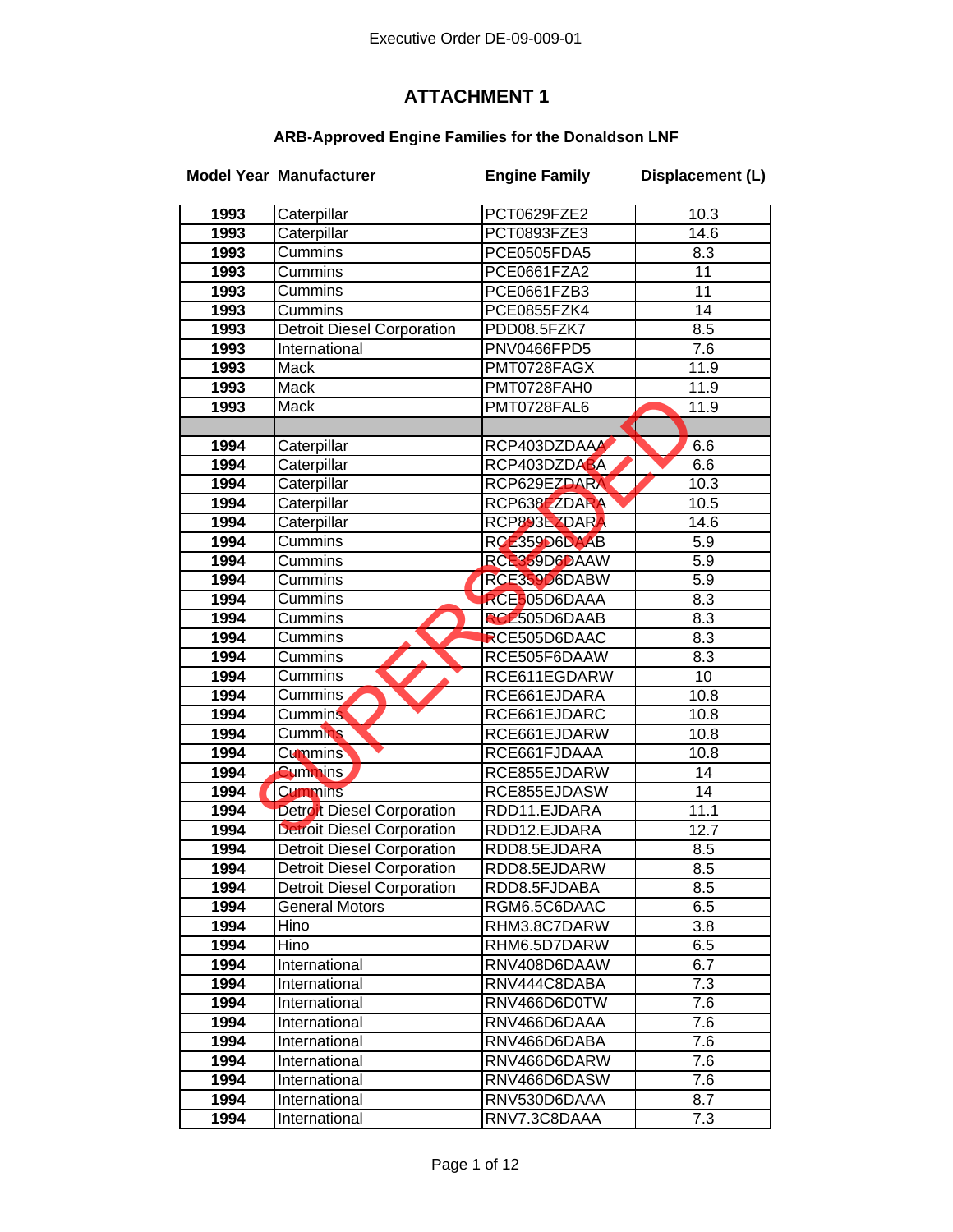|              | <b>Model Year Manufacturer</b>    | <b>Engine Family</b>         | Displacement (L) |
|--------------|-----------------------------------|------------------------------|------------------|
| 1994         | Isuzu                             | RSZ3.9C6DARW                 | 3.9              |
| 1994         | Mack                              | RMK728EGDARA                 | 11.9             |
| 1994         | Mack                              | RMK728EJDARA                 | 11.9             |
| 1994         | Mercedes Benz                     | RMB6.0D6DAAA                 | 6                |
| 1994         | Mercedes Benz                     | RMB6.0D6DARA                 | $\overline{6}$   |
| 1994         | Mitsubishi                        | RMT238B7DAAA                 | 3.9              |
| 1994         | Nissan                            | RND254C6DAAA                 | 4.2              |
| 1994         | Nissan                            | RND423D6DAAA                 | $\overline{7}$   |
| 1994         | Perkins                           | RPK243C6DAAA                 | 4                |
| 1994         | Perkins                           | RPK365D6DAAA                 | 6                |
| 1994         | Volvo                             | RVT12.EJDBRA                 | 12.1             |
| 1994         | Volvo                             | RVT6.7D6DBRA                 | 6.7              |
|              |                                   |                              |                  |
| 1995         | Caterpillar                       | SCP403DZDAAA                 | 6.6              |
| 1995         | Caterpillar                       | SCP403DZDABA                 | 6.6              |
| 1995         | Caterpillar                       | SCP403DZDARK                 | 6.6              |
| 1995         | Caterpillar                       | SCP442DZDARK                 | 7.1              |
| 1995         | Caterpillar                       | SCP629EZDARK                 | 10.3             |
| 1995         | Caterpillar                       | SCP629EZDARM                 | 10.3             |
| 1995         | Caterpillar                       | SCP638EZDARA                 | 10.5             |
| 1995         | Caterpillar                       | SCP729EZDARL                 | $\overline{12}$  |
| 1995         | Caterpillar                       | SCP893EZDARK                 | 14.6             |
| 1995         | Cummins                           | SCE239D6DAAA                 | 5.9              |
| 1995         | Cummins                           | SCE359D6DAAA                 | 5.9              |
| 1995         | Cummins                           | SCE359D6DAAW                 | $\overline{5.9}$ |
| 1995         | Cummins                           | SCE359D6DABW                 | 5.9              |
| 1995         | Cummins                           | SCE505D6DAAA<br>SCE505D6DAAW | 8.3<br>8.3       |
| 1995<br>1995 | Cummins<br>Cummins                | SCE505D6DABW                 | 8.3              |
| 1995         | Cummins                           | SCE505F6DAAW                 | 8.3              |
| 1995         | <b>Cummins</b>                    | SCE611EGDARW                 | $\overline{10}$  |
| 1995         | Cummins                           | SCE661EJDARA                 | 10.8             |
| 1995         | <b>Cummins</b>                    | SCE661EJDARC                 | 10.8             |
| 1995         | <b>Cummins</b>                    | SCE661EJDARW                 | 10.8             |
| 1995         | Cummins                           | SCE661EJDASW                 | 10.8             |
| 1995         | <b>Cummins</b>                    | SCE661EJDATW                 | 10.8             |
| 1995         | <b>Cummins</b>                    | SCE661FJDAAA                 | 10.8             |
| 1995         | Cummins                           | SCE855EJDARA                 | 14               |
| 1995         | Cummins                           | SCE855EJDARB                 | 14               |
| 1995         | Cummins                           | SCE855EJDARW                 | 14               |
| 1995         | Cummins                           | SCE855EJDASW                 | 14               |
| 1995         | Cummins                           | SCE855EJDATW                 | 14               |
| 1995         | Detroit Diesel Corporation        | SDD11.EJDARA                 | 11.1             |
| 1995         | <b>Detroit Diesel Corporation</b> | SDD12.EJDARA                 | 12.7             |
| 1995         | <b>Detroit Diesel Corporation</b> | SDD8.5EJDABA                 | 8.5              |
| 1995         | <b>Detroit Diesel Corporation</b> | SDD8.5EJDARA                 | 8.5              |
| 1995         | <b>Detroit Diesel Corporation</b> | SDD8.5EJDARW                 | 8.5              |
| 1995         | Hino                              | SHM3.8C7DARW                 | 3.8              |
| 1995         | Hino                              | SHM6.5D7DARW                 | 6.5              |
| 1995         | International                     | SNV444C8DOAA                 | $\overline{7.3}$ |
| 1995         | International                     | SNV444C8DORA                 | 7.3              |
| 1995         | International                     | SNV444C8DOSA                 | 7.3              |
| 1995         | International                     | SNV466D6DARA                 | 7.6              |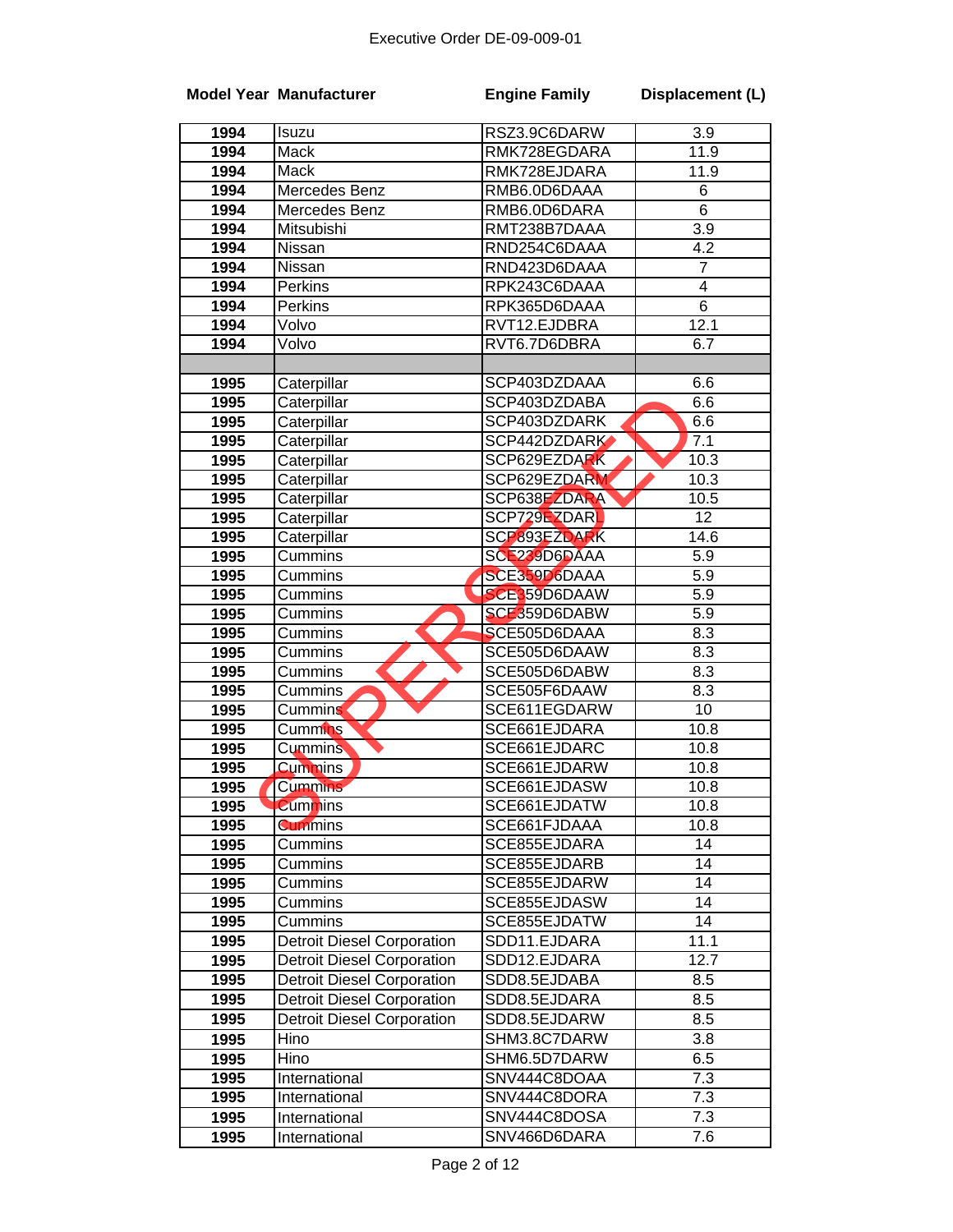|              | <b>Model Year Manufacturer</b> | <b>Engine Family</b>         | Displacement (L) |
|--------------|--------------------------------|------------------------------|------------------|
| 1995         | International                  | SNV466D6DASA                 | 7.6              |
| 1995         | International                  | SNV466D6DATA                 | 7.6              |
| 1995         | International                  | SNV466D8DARB                 | 7.6              |
| 1995         | International                  | SNV466D8DASB                 | 7.6              |
| 1995         | International                  | SNV466D8DATB                 | 7.6              |
| 1995         | International                  | SNV530D6DARA                 | 8.7              |
| 1995         | International                  | SNV530E6DASA                 | 8.7              |
| 1995         | International                  | SNV530F6DATA                 | 8.7              |
| 1995         | Isuzu                          | SSZ3.9C6DARW                 | 3.9              |
| 1995         | Isuzu                          | SSZ7.1D6DAAA                 | 7.1              |
| 1995         | Mack                           | SMK728EGDARA                 | 11.9             |
| 1995         | Mack                           | SMK728EJDARA                 | 11.9             |
| 1995         | Mercedes Benz                  | SMB6.0D6DAAA                 | 6                |
| 1995         | Mercedes Benz                  | SMB6.0D6DARA                 | 6                |
| 1995         | Mitsubishi                     | SMT460D7DAAA                 | $\overline{7.5}$ |
| 1995         | Nissan                         | SND254C6DAAA                 | 4.2              |
| 1995         | Nissan                         | SND423D6DAAA                 | $\overline{7}$   |
| 1995         | Perkins                        | SPK243C6DAAA                 | $\overline{4}$   |
| 1995         | Perkins                        | SPK365D6DAAA                 | $\overline{6}$   |
| 1995         | Renault                        | SR3377D8DAAW                 | 6.2              |
| 1995         | Renault                        | SR3377D8DABW                 | 6.2              |
| 1995         | Volvo                          | SVT12.EJDBRA                 | 12.1             |
| 1995         | Volvo                          | SVT6.7D6DBRA                 | 6.7              |
|              |                                |                              |                  |
| 1996         | Caterpillar                    | <b>TCP403DZDAAA</b>          | 6.6              |
| 1996         | Caterpillar                    | TCP403DZDABA                 | 6.6              |
| 1996         | Caterpillar                    | <b>TCP403DZDARK</b>          | 6.6              |
| 1996         | Caterpillar                    | TCP442DZDAAK                 | 7.1              |
| 1996         | Caterpillar                    | TCP442DZDARK                 | 7.1              |
| 1996         | Caterpillar                    | TCP629EZDARK                 | 10.3             |
| 1996         | Caterpillar                    | TCP629EZDARM                 | 10.3             |
| 1996         | Caterpillar                    | TCP638EZDARA                 | 10.5             |
| 1996         | Caterpillar                    | TCP729EZDARL                 | $\overline{12}$  |
| 1996         | Caterpillar                    | TCP893EZDARK                 | 14.6             |
| 1996         | <b>Cummins</b>                 | TCE239D6DAAA                 | 3.9              |
| 1996         | Cummins                        | TCE359D6D1AA                 | 5.9              |
| 1996         | <b>Cummins</b>                 | TCE359D6DAAA                 | 5.9              |
| 1996         | Cummins                        | TCE359D6DABW                 | 5.9              |
| 1996         | Cummins                        | TCE505D6DAAA                 | 8.3              |
| 1996         | Cummins                        | TCE505D6DAAW                 | 8.3              |
| 1996         | Cummins                        | TCE505D6DABW                 | 8.3              |
| 1996         | Cummins                        | TCE661EJDARA                 | 10.8             |
| 1996         | Cummins                        | TCE661EJDARB                 | 10.8             |
| 1996         | <b>Cummins</b>                 | TCE661EJDARC                 | 10.8             |
| 1996         | Cummins                        | TCE661EJDARW                 | 10.8             |
| 1996         | Cummins                        | TCE661EJDASW                 | 10.8             |
| 1996         | Cummins                        | TCE661EJDATW                 | 10.8             |
| 1996         | Cummins                        | TCE661FJDABA                 | 10.8             |
| 1996         | Cummins                        | TCE855EJDARA<br>TCE855EJDARB | 14<br>14         |
| 1996         | Cummins<br>Cummins             | TCE855EJDARW                 | 14               |
| 1996<br>1996 | Cummins                        | TCE855EJDASW                 | 14               |
|              |                                |                              |                  |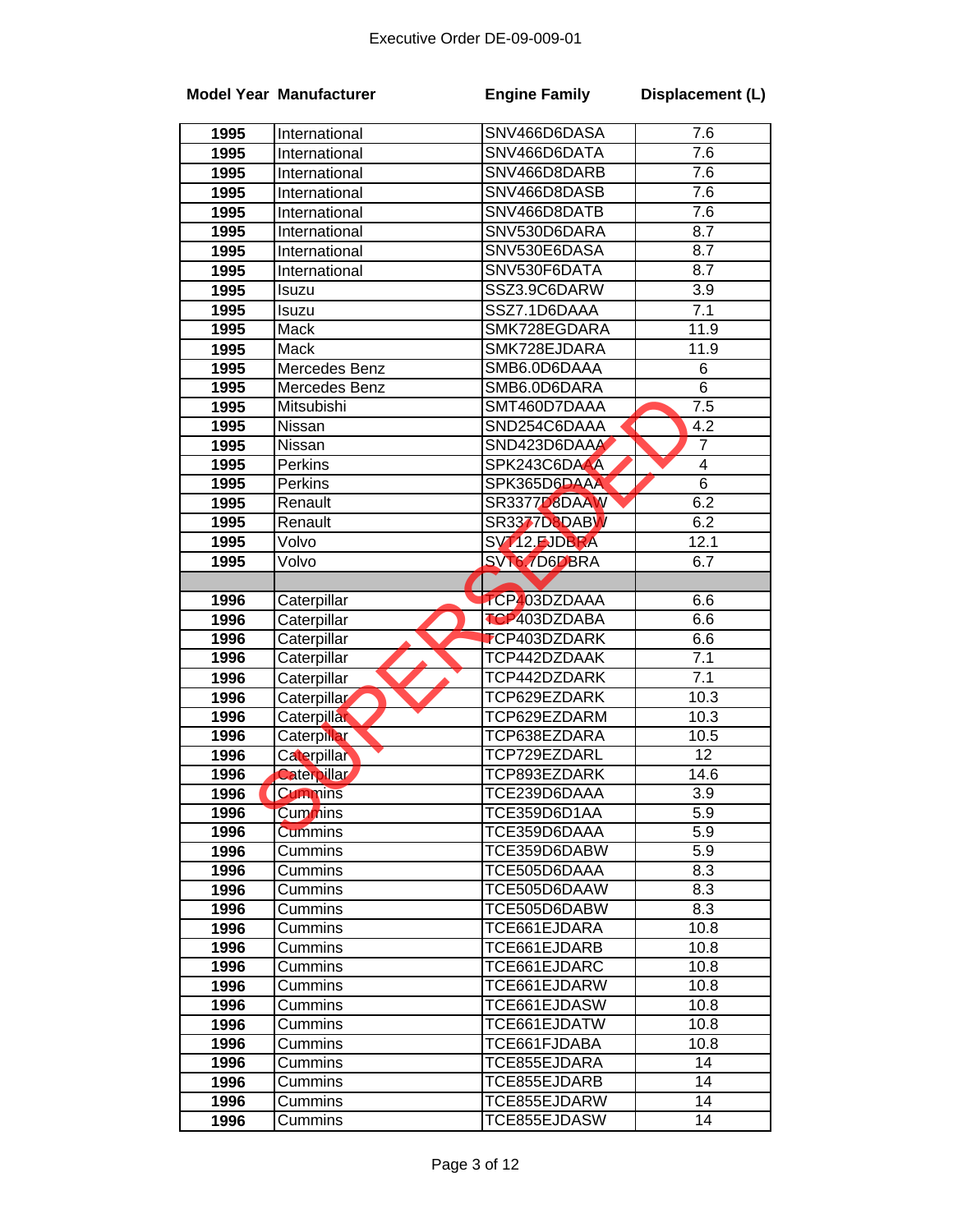|      | <b>Model Year Manufacturer</b>    | <b>Engine Family</b> | Displacement (L)        |
|------|-----------------------------------|----------------------|-------------------------|
| 1996 | Cummins                           | TCE855EJDATW         | 14                      |
| 1996 | <b>Detroit Diesel Corporation</b> | TDD11.EJDARA         | 11.1                    |
| 1996 | <b>Detroit Diesel Corporation</b> | TDD12.EJDARA         | 12.7                    |
| 1996 | <b>Detroit Diesel Corporation</b> | TDD12.EJDATW         | $\overline{12}$         |
| 1996 | <b>Detroit Diesel Corporation</b> | TDD8.5EJDARA         | 8.5                     |
| 1996 | <b>Detroit Diesel Corporation</b> | TDD8.5EJDARW         | 8.5                     |
| 1996 | <b>Detroit Diesel Corporation</b> | TDD8.5FJDABA         | 8.5                     |
| 1996 | <b>General Motors</b>             | TGM6.5C6DABA         | 6.5                     |
| 1996 | <b>General Motors</b>             | TGM6.5C6DABW         | 6.5                     |
| 1996 | Hino                              | THM3.8C7DARW         | 3.8                     |
| 1996 | Hino                              | THM6.5D7DARW         | 6.5                     |
| 1996 | International                     | TNV444C8DORA         | $\overline{7.3}$        |
| 1996 | International                     | TNV444C8DOSA         | $\overline{7.3}$        |
| 1996 | International                     | TNV466D6DATB         | 7.6                     |
| 1996 | International                     | TNV466D8DARB         | 7.6                     |
| 1996 | International                     | TNV466D8DATB         | 7.6                     |
| 1996 | International                     | TNV530D6DARA         | 8.7                     |
| 1996 | International                     | TNV530D8DARA         | 8.7                     |
| 1996 | International                     | TNV530E6DASA         | 8.7                     |
| 1996 | International                     | TNV530E8DASA         | 8.7                     |
| 1996 | International                     | TNV7.3B8DOAA         | 7.3                     |
| 1996 | International                     | TNV7.3C8DAAA         | 7.3                     |
| 1996 | Isuzu                             | TSZ3.9C6DARW         | $\overline{3.9}$        |
| 1996 | Isuzu                             | TSZ7.1D6DAAA         | $\overline{7.1}$        |
| 1996 | Isuzu                             | <b>TSZ7 1D6DAAA</b>  | 7.1                     |
| 1996 | Mack                              | <b>TMK728EGDARA</b>  | 11.9                    |
| 1996 | <b>Mack</b>                       | TMK728EJDARA         | 11.9                    |
| 1996 | Mitsubishi                        | TMT238C7DBAA         | 3.9                     |
| 1996 | Mitsubishi                        | TMT358D7DBAA         | 5.9                     |
| 1996 | Mitsubishi                        | TMT460D7DBAA         | 7.5                     |
| 1996 | Nissan                            | TND254C6DAAA         | $\overline{4.2}$        |
| 1996 | <b>Nissan</b>                     | TND423D6DAAA         | 6.9                     |
| 1996 | Perkins                           | TPK243C6DAAA         | $\overline{\mathbf{4}}$ |
| 1996 | <b>Perkins</b>                    | TPK365D6DAAA         | $\overline{6}$          |
| 1996 | Renault                           | TR3377D8DAAW         | 6.2                     |
| 1996 | <b>Renault</b>                    | TR3377D8DABW         | 6.2                     |
| 1996 | Volvo                             | TVT12.EJDBRA         | 12.1                    |
| 1996 | Volvo                             | TVT6.7D6DBRA         | 6.7                     |
|      |                                   |                      |                         |
| 1997 | Caterpillar                       | VCP403DZDAAA         | 6.6                     |
| 1997 | Caterpillar                       | VCP403DZDABA         | 6.6                     |
| 1997 | Caterpillar                       | VCP403DZDARK         | 6.6                     |
| 1997 | Caterpillar                       | VCP442DZDAAK         | 7.1                     |
| 1997 | Caterpillar                       | VCP442DZDARK         | 7.1                     |
| 1997 | Caterpillar                       | VCP629EZDARK         | 10.3                    |
| 1997 | Caterpillar                       | VCP629EZDARX         | 10.3                    |
| 1997 | Caterpillar                       | VCP638EZDARA         | 10.5                    |
| 1997 | Caterpillar                       | VCP729EZDARX         | 12                      |
| 1997 | Caterpillar                       | VCP893EZDARA         | 14.6                    |
| 1997 | Caterpillar                       | VCP893EZDARX         | 14.6                    |
| 1997 | Caterpillar                       | VCP967EZDARK         | 15.8                    |
| 1997 | Cummins                           | VCE239D6DAAA         | 3.9                     |
| 1997 | Cummins                           | VCE359D6D1AK         | 5.9                     |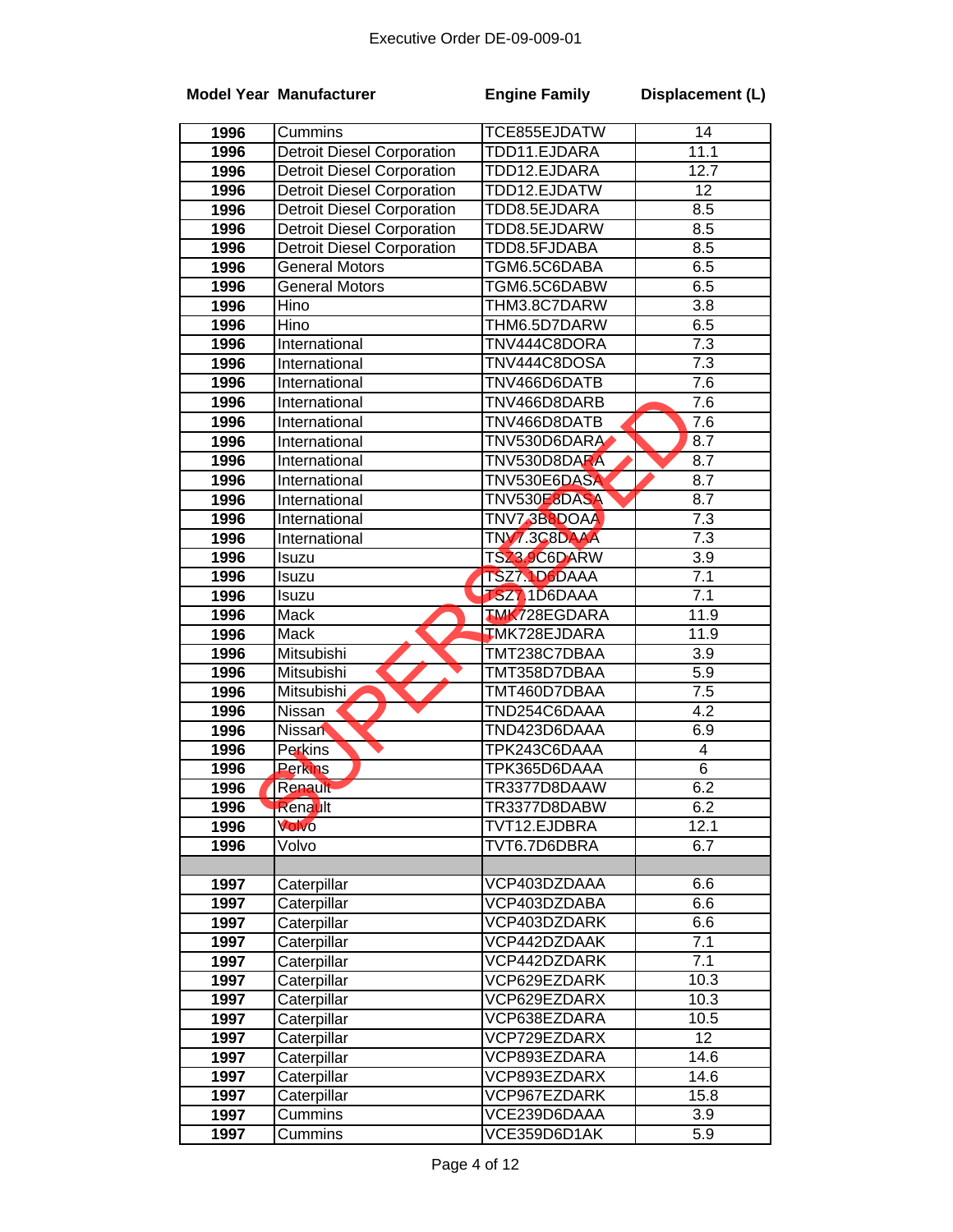|      | <b>Model Year Manufacturer</b>    | <b>Engine Family</b> | Displacement (L) |
|------|-----------------------------------|----------------------|------------------|
| 1997 | Cummins                           | VCE359D6DAAA         | 5.9              |
| 1997 | Cummins                           | VCE359D6DABW         | 5.9              |
| 1997 | Cummins                           | VCE359DJDARA         | 5.9              |
| 1997 | Cummins                           | VCE505D6DAAA         | 8.3              |
| 1997 | Cummins                           | VCE505D6DAAW         | 8.3              |
| 1997 | Cummins                           | VCE505D6DABW         | 8.3              |
| 1997 | Cummins                           | VCE661EJDARB         | 10.8             |
| 1997 | Cummins                           | VCE661EJDARC         | 10.8             |
| 1997 | Cummins                           | VCE661EJDASA         | 10.8             |
| 1997 | <b>Cummins</b>                    | VCE661EJDATW         | 10.8             |
| 1997 | Cummins                           | VCE661FJDABA         | 10.8             |
| 1997 | Cummins                           | VCE855EJDARA         | 14               |
| 1997 | Cummins                           | VCE855EJDARB         | 14               |
| 1997 | Cummins                           | VCE855EJDARC         | $\overline{14}$  |
| 1997 | Cummins                           | VCE855EJDATW         | 14               |
| 1997 | <b>Detroit Diesel Corporation</b> | VDD11.EJDARA         | 11.1             |
| 1997 | <b>Detroit Diesel Corporation</b> | VDD12.EJDARA         | 12.7             |
| 1997 | <b>Detroit Diesel Corporation</b> | <b>VDD12.EJDATA</b>  | $\overline{12}$  |
| 1997 | <b>Detroit Diesel Corporation</b> | VDD3.8C8DABA         | 3.8              |
| 1997 | <b>Detroit Diesel Corporation</b> | VDD8.5EJDARA         | 8.5              |
| 1997 | <b>Detroit Diesel Corporation</b> | <b>VDD8.5FJDABA</b>  | 8.5              |
| 1997 | <b>General Motors</b>             | VGM6.5C6DAAA         | 6.5              |
| 1997 | <b>General Motors</b>             | VGM6.5C6DABA         | 6.5              |
| 1997 | General Motors                    | VGM6.5C6DARW         | 6.5              |
| 1997 | Hino                              | VHM8.0DHDARA         | 8                |
| 1997 | International                     | VNV444C8DARW         | 7.3              |
| 1997 | International                     | VNV444C8DASW         | 7.3              |
| 1997 | International                     | VNV466D6DARA         | 7.6              |
| 1997 | International                     | VNV466D8DARW         | 7.6              |
| 1997 | International                     | VNV466D8DASA         | 7.6              |
| 1997 | International                     | VNV530D6DARA         | 8.7              |
| 1997 | International                     | VNV530D8DARA         | 8.7              |
| 1997 | International                     | VNV530E6DASA         | 8.7              |
| 1997 | International                     | VNV530E8DASA         | 8.7              |
| 1997 | International                     | VNV7.3C8DAAA         | 7.3              |
| 1997 | International                     | VNV7.3C8DAAW         | 7.3              |
| 1997 | hternational                      | VNV7.3W8DOAK         | 7.3              |
| 1997 | Isuzu                             | VSZ3.9C6DARA         | 3.9              |
| 1997 | Isuzu                             | VSZ7.1D6DAAA         | 7.1              |
| 1997 | Isuzu                             | VSZ7.1D6DAAW         | 7.1              |
| 1997 | Mack                              | VMK728EGDARA         | 11.9             |
| 1997 | Mack                              | VMK728EJDARA         | 11.9             |
| 1997 | Mack                              | VMK728EJDAYW         | 11.9             |
| 1997 | Mitsubishi                        | VMT238C7DBAA         | 3.9              |
| 1997 | Mitsubishi                        | VMT358D7DBAA         | 5.9              |
| 1997 | Mitsubishi                        | VMT460D7DBAA         | 7.5              |
| 1997 | Nissan                            | VND254C6DAAA         | 4.2              |
| 1997 | Nissan                            | VND423D6DAAA         | 6.9              |
| 1997 | Renault                           | VR3377D8DAAW         | 6.2              |
| 1997 | Renault                           | VR3377D8DABW         | 6.2              |
| 1997 | Volvo                             | VVT12.EJDBRA         | 12.1             |
| 1997 | Volvo                             | VVT6.7D6DBRA         | 6.7              |
|      |                                   |                      |                  |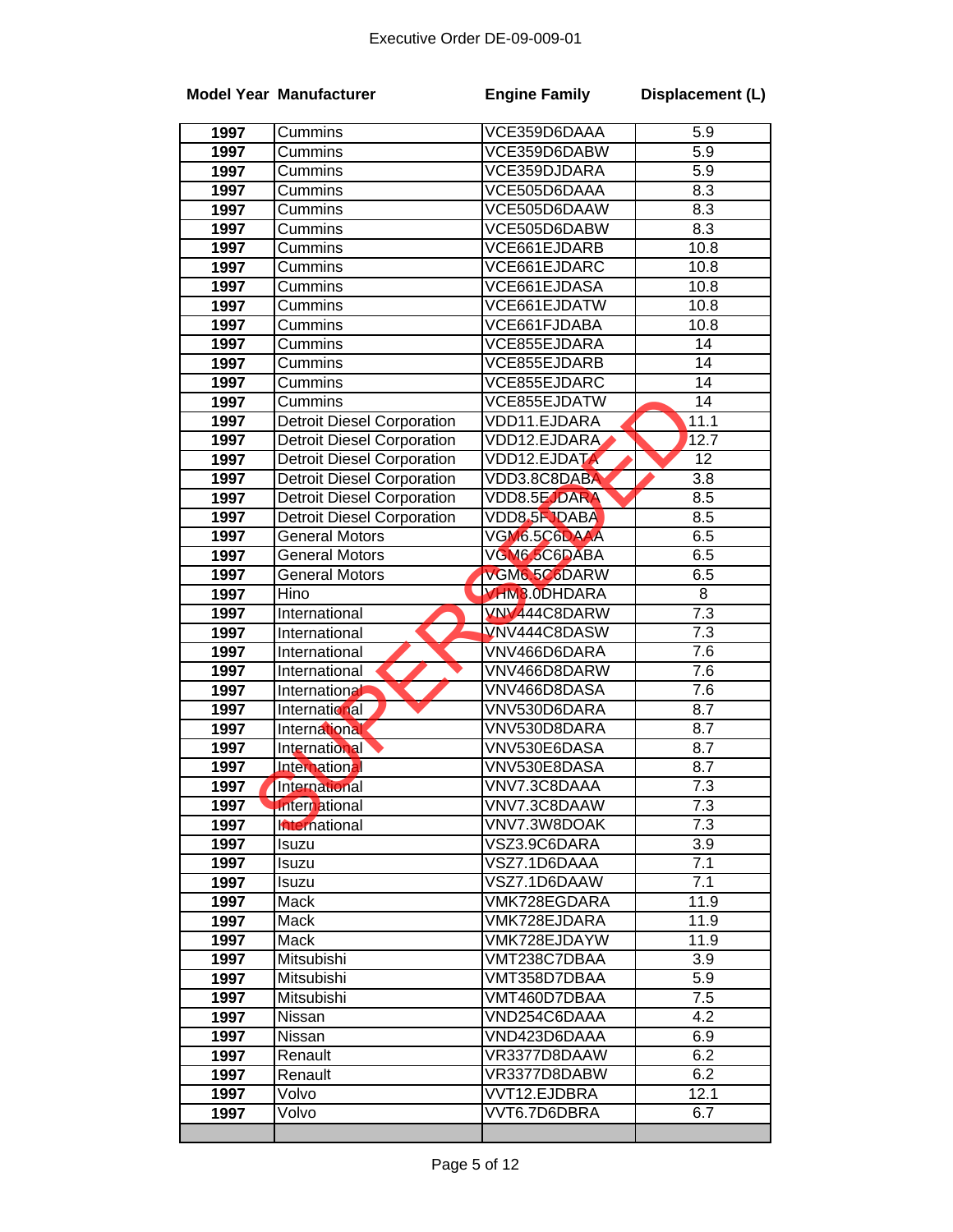|      | <b>Model Year Manufacturer</b>    | <b>Engine Family</b> | Displacement (L) |
|------|-----------------------------------|----------------------|------------------|
| 1998 | Caterpillar                       | WCPXH0442HRK         | 7.2              |
| 1998 | Caterpillar                       | WCPXH0442HSK         | $\overline{7.2}$ |
| 1998 | Caterpillar                       | WCPXH0629ERK         | 10.3             |
| 1998 | Caterpillar                       | WCPXH0729ERK         | $\overline{12}$  |
| 1998 | Caterpillar                       | WCPXH0893ERK         | 14.6             |
| 1998 | Caterpillar                       | WCPXH0967ERK         | 15.9             |
| 1998 | Cummins                           | WCEXH0359BAD         | 5.9              |
| 1998 | Cummins                           | WCEXH0359BAE         | $\overline{5.9}$ |
| 1998 | Cummins                           | WCEXH0505CAC         | 8.3              |
| 1998 | Cummins                           | WCEXH0505CAD         | 8.3              |
| 1998 | Cummins                           | WCEXH0505CAE         | 8.3              |
| 1998 | Cummins                           | WCEXH0505CAF         | 8.3              |
| 1998 | Cummins                           | WCEXH0661MAA         | 10.8             |
| 1998 | Cummins                           | WCEXH0661MAB         | 10.8             |
| 1998 | Cummins                           | WCEXH0661MAC         | 10.8             |
| 1998 | Cummins                           | WCEXH0661MAD         | 10.8             |
| 1998 | Cummins                           | WCEXH0661MAE         | 10.8             |
| 1998 | Cummins                           | WCEXH0855NAA         | 14               |
| 1998 | Cummins                           | WCEXH0855NAB         | $\overline{14}$  |
| 1998 | Cummins                           | WCEXH0855NAC         | $\overline{14}$  |
| 1998 | Cummins                           | WCEXH0912XAA         | $\overline{15}$  |
| 1998 | Detroit Diesel Corporation        | WDDXH03.8C1C         | 3.8              |
| 1998 | <b>Detroit Diesel Corporation</b> | WDDXH08.5EJD         | 8.5              |
| 1998 | <b>Detroit Diesel Corporation</b> | WDDXH08.5FJC         | 8.5              |
| 1998 | <b>Detroit Diesel Corporation</b> | <b>WDDXH11.1EHD</b>  | 11.1             |
| 1998 | Detroit Diesel Corporation        | WDDXH12.7EGD         | 12.7             |
| 1998 | <b>General Motors</b>             | <b>WGMXH06.5522</b>  | 6.5              |
| 1998 | <b>General Motors</b>             | WGMXH06.5523         | 6.5              |
| 1998 | Hino                              | WHMXH08.0JTR         | $\overline{5.3}$ |
| 1998 | International                     | WNVXH0444CCB         | $\overline{7.3}$ |
| 1998 | International                     | WNVXH0444CCD         | $\overline{7.3}$ |
| 1998 | International                     | WNVXH0466CCB         | $\overline{7.6}$ |
| 1998 | International                     | WNVXH0466CCD         | 7.6              |
| 1998 | <b>International</b>              | WNVXH0530CCB         | 8.7              |
| 1998 | International                     | WNVXH0530CCD         | 8.7              |
| 1998 | <b>Isuzu</b>                      | WSZXH07.84RA         | 7.8              |
| 1998 | <b>Mack</b>                       | <b>WMKXH11.9E51</b>  | 11.9             |
| 1998 | Mack                              | <b>WMKXH11.9E52</b>  | 11.9             |
| 1998 | Mack                              | <b>WMKXH11.9E53</b>  | 11.9             |
| 1998 | Mercedes Benz                     | WMBXH4.25DJA         | $\overline{4.2}$ |
| 1998 | Nissan                            | WNDXH04.2TAB         | $\overline{4.2}$ |
| 1998 | Nissan                            | WNDXH06.9FAB         | 6.9              |
| 1998 | Volvo                             | <b>WVTXH07.350S</b>  | 7.3              |
| 1998 | Volvo                             | <b>WVTXH12.150S</b>  | 12.1             |
|      |                                   |                      |                  |
| 1999 | Caterpillar                       | XCPXH0442HRK         | 7.2              |
| 1999 | Caterpillar                       | XCPXH0442HSK         | 7.2              |
| 1999 | Caterpillar                       | XCPXH0629ERK         | 10.3             |
| 1999 | Caterpillar                       | XCPXH0729ERK         | 12               |
| 1999 | Caterpillar                       | XCPXH0893ERK         | 14.6             |
| 1999 | Caterpillar                       | XCPXH0967ERK         | 15.8             |
| 1999 | Cummins                           | XCEXH0359BAI         | 5.9              |
| 1999 | Cummins                           | XCEXH0359BAJ         | 5.9              |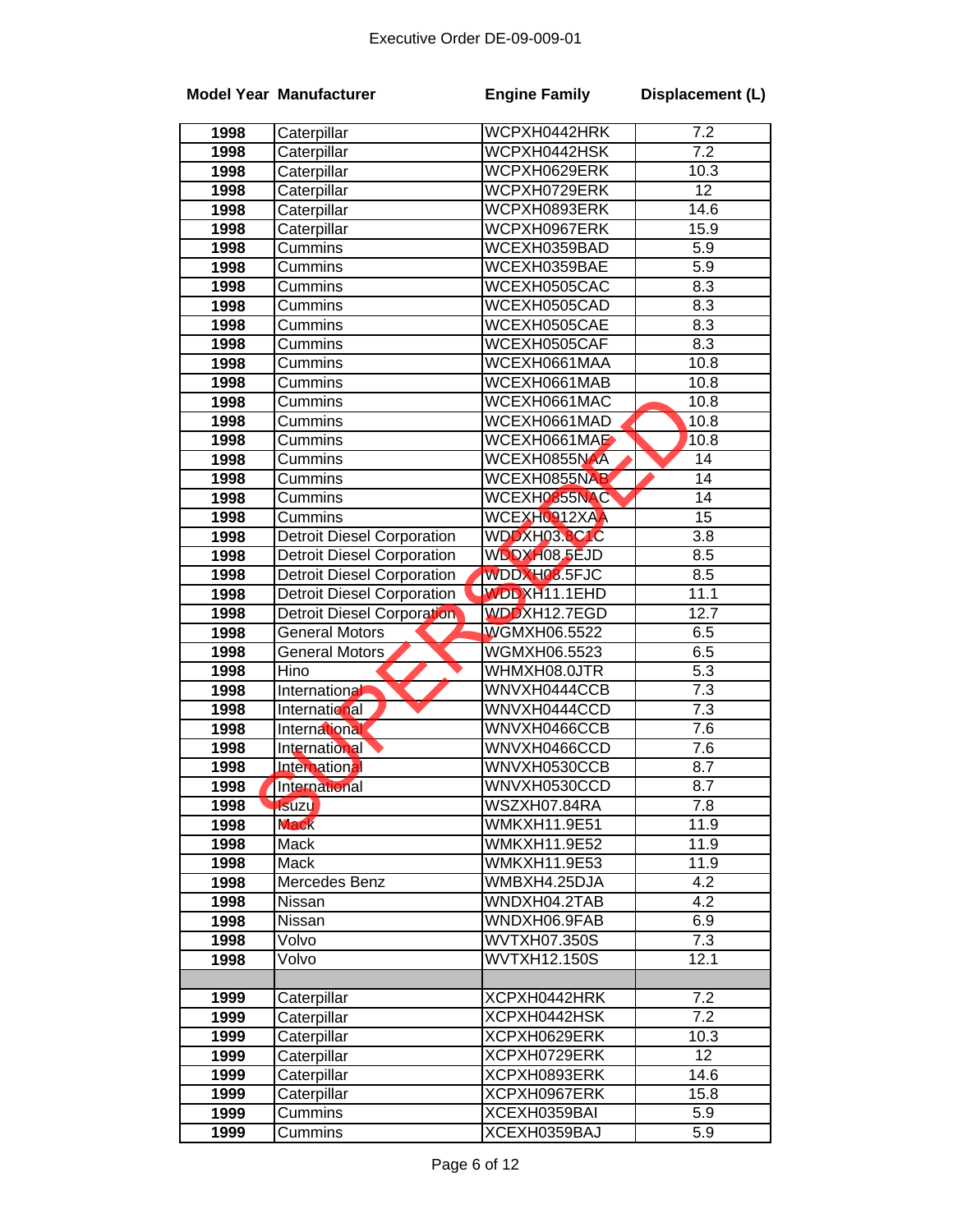|      | <b>Model Year Manufacturer</b>    | <b>Engine Family</b> | Displacement (L)  |
|------|-----------------------------------|----------------------|-------------------|
| 1999 | Cummins                           | XCEXH0359BAK         | 5.9               |
| 1999 | Cummins                           | XCEXH0505CAC         | 8.3               |
| 1999 | Cummins                           | XCEXH0505CAD         | 8.3               |
| 1999 | Cummins                           | XCEXH0505CAE         | 8.3               |
| 1999 | Cummins                           | XCEXH0505CAF         | 8.3               |
| 1999 | Cummins                           | XCEXH0661MAC         | 10.8              |
| 1999 | Cummins                           | XCEXH0661MAG         | 10.8              |
| 1999 | Cummins                           | XCEXH0661MAH         | 10.8              |
| 1999 | Cummins                           | XCEXH0661MAI         | 10.8              |
| 1999 | Cummins                           | XCEXH0855NAD         | 14                |
| 1999 | Cummins                           | XCEXH0855NAE         | $\overline{14}$   |
| 1999 | Cummins                           | XCEXH0855NAF         | 14                |
| 1999 | Cummins                           | XCEXH0912XAB         | 14.9              |
| 1999 | Cummins                           | XCEXH0912XAD         | $\overline{1}4.9$ |
| 1999 | Daimler Benz                      | XMBXH4.25DJA         | 4.2               |
| 1999 | Daimler Benz                      | XMBXH6.37DJA         | 6.3               |
| 1999 | Detroit Diesel Corporation        | XDDXH03.8C1N         | 3.8               |
| 1999 | <b>Detroit Diesel Corporation</b> | XDDXH08.5EJL         | 8.5               |
| 1999 | <b>Detroit Diesel Corporation</b> | XDDXH08.5EJN         | 8.5               |
| 1999 | <b>Detroit Diesel Corporation</b> | XDDXH111EHL          | 11.1              |
| 1999 | <b>Detroit Diesel Corporation</b> | XDDXH12 7EGL         | 12.7              |
| 1999 | <b>Detroit Diesel Corporation</b> | XDDXH14.0ELL         | 14                |
| 1999 | <b>General Motors</b>             | XGMXH06.5523         | 6.5               |
| 1999 | Hino                              | XHMXH08.0JTR         | 8                 |
| 1999 | International                     | <b>XNVXH0444ANA</b>  | 7.3               |
| 1999 | International                     | XNVXH0444ANB         | 7.3               |
| 1999 | International                     | XNVXH0466ANA         | 7.6               |
| 1999 | International                     | XNVXH0466ANB         | 7.6               |
| 1999 | International                     | XNVXH0530ACT         | 8.6               |
| 1999 | International                     | XNVXH0530ANA         | 8.6               |
| 1999 | International                     | XNVXH0530ANB         | 8.6               |
| 1999 | International                     | XNVXH07.3ACA         | 7.3               |
| 1999 | International                     | XNVXH07.3ANE         | $\overline{7.3}$  |
| 1999 | <b>Isuzu</b>                      | XSZXH04.83AA         | 4.8               |
| 1999 | <b>ISUZU</b>                      | XSZXH07.84RA         | 7.8               |
| 1999 | <b>Mack</b>                       | XMKXH11.9E54         | 11.9              |
| 1999 | <b>Mitsubishi</b>                 | XMTXH03.9D4A         | 3.9               |
| 1999 | Mitsubishi                        | XMTXH05.8D6A         | 5.8               |
| 1999 | Mitsubishi                        | XMTXH07.5D6A         | 7.5               |
| 1999 | Nissan                            | XNDXH04.6FAB         | 4.6               |
| 1999 | Nissan                            | XNDXH06.9FAB         | 6.9               |
| 1999 | Renault                           | XR3XH0377KWC         | 6.2               |
| 1999 | Renault                           | XR3XH0377LWC         | 6.2               |
| 1999 | Volvo                             | XVTXH07.350S         | 7.3               |
| 1999 | Volvo                             | XVTXH07.399B         | 7.3               |
| 1999 | Volvo                             | XVTXH12.150S         | 12.1              |
|      |                                   |                      |                   |
| 2000 | Caterpillar                       | YCPXH0442HRK         | 7.2               |
| 2000 | Caterpillar                       | YCPXH0629ERK         | 10.3              |
| 2000 | Caterpillar                       | YCPXH0729ERK         | 12                |
| 2000 | Caterpillar                       | YCPXH0893ERK         | 14.6              |
| 2000 | Caterpillar                       | YCPXH0967ERK         | 15.9              |
| 2000 | Cummins                           | YCEXH0359BAI         | 5.9               |
|      |                                   |                      |                   |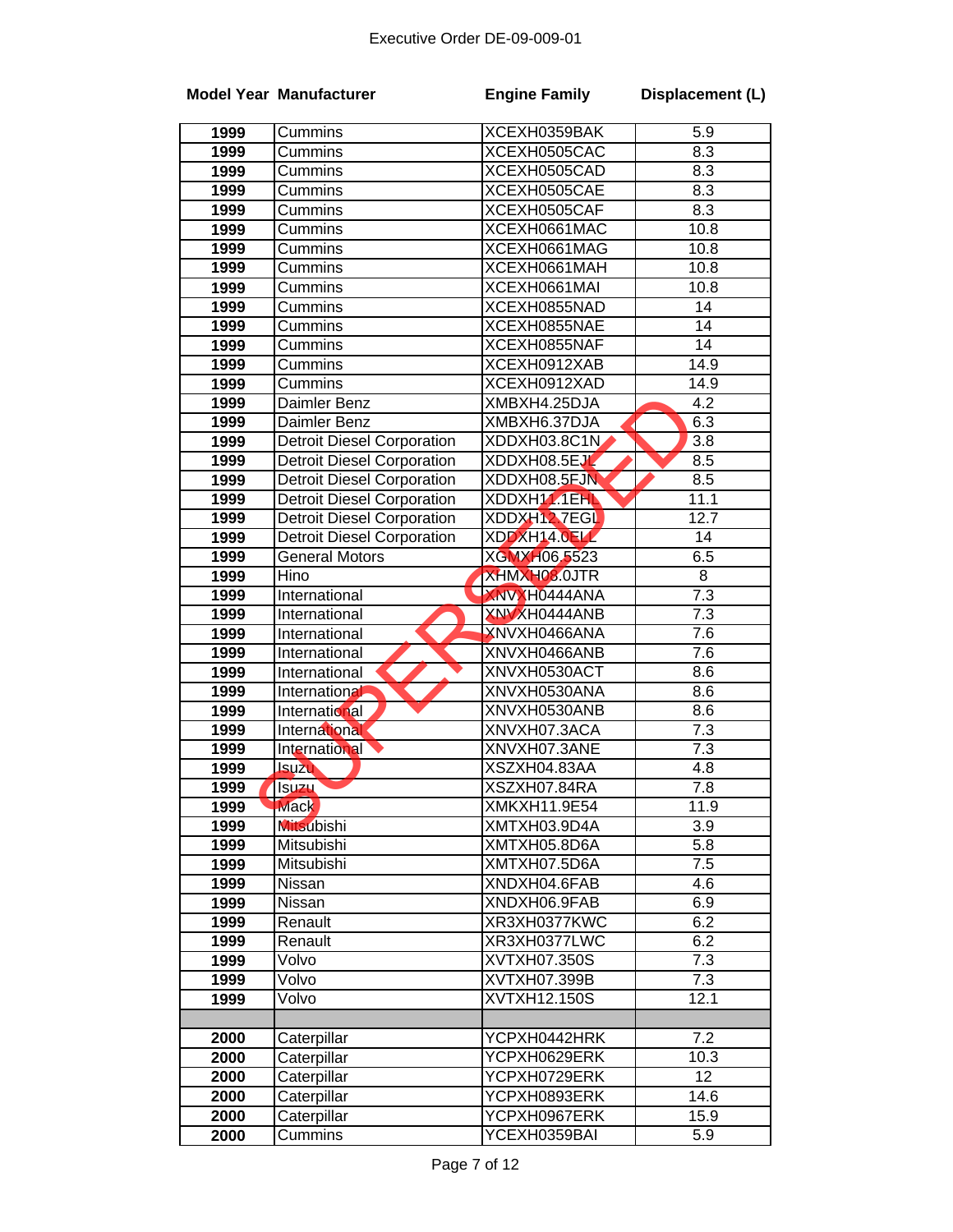|      | <b>Model Year Manufacturer</b>    | <b>Engine Family</b> | Displacement (L) |
|------|-----------------------------------|----------------------|------------------|
| 2000 | Cummins                           | YCEXH0359BAO         | 5.9              |
| 2000 | Cummins                           | YCEXH0359BAP         | 5.9              |
| 2000 | Cummins                           | YCEXH0505CAF         | 8.3              |
| 2000 | Cummins                           | YCEXH0505CAG         | 8.3              |
| 2000 | Cummins                           | YCEXH0505CAH         | 8.3              |
| 2000 | Cummins                           | YCEXH0505CAI         | 8.3              |
| 2000 | $\overline{\mathrm{C}}$ ummins    | YCEXH0540LAA         | 8.8              |
| 2000 | Cummins                           | YCEXH0661MAG         | 10.8             |
| 2000 | Cummins                           | YCEXH0661MAH         | 10.8             |
| 2000 | Cummins                           | YCEXH0661MAI         | 10.8             |
| 2000 | Cummins                           | YCEXH0855NAD         | 14               |
| 2000 | Cummins                           | YCEXH0855NAE         | 14               |
| 2000 | Cummins                           | YCEXH0855NAF         | $\overline{14}$  |
| 2000 | Cummins                           | YCEXH0912XAC         | 14.9             |
| 2000 | Cummins                           | YCEXH0912XAD         | 14.9             |
| 2000 | Cummins                           | YCEXH0912XAE         | 14.9             |
| 2000 | DaimlerChrysler                   | YMBXH4.25DJA         | $4.\overline{3}$ |
| 2000 | DaimlerChrysler                   | YMBXH6.37DJA         | 6.4              |
| 2000 | <b>Detroit Diesel Corporation</b> | YDDXH03.8C1N         | 3.8              |
| 2000 | <b>Detroit Diesel Corporation</b> | YDDXH08.5EJB         | 8.5              |
| 2000 | <b>Detroit Diesel Corporation</b> | YDDXH08.5EJL         | 8.5              |
| 2000 | <b>Detroit Diesel Corporation</b> | YDDXH08.5FJN         | 8.5              |
| 2000 | <b>Detroit Diesel Corporation</b> | YDDXH12.7EGL         | 12.7             |
| 2000 | <b>Detroit Diesel Corporation</b> | YDDXH14.0ELL         | 14               |
| 2000 | Hino                              | YHMXH05.3JTD         | $\overline{5.3}$ |
| 2000 | Hino                              | XHMXH08.0JTP         | 8.0              |
| 2000 | Hino                              | YHMXH08.0JTR         | 8.0              |
| 2000 | International                     | YNVXH0444ACT         | 7.3              |
| 2000 | International                     | YNVXH0444ANA         | $\overline{7.3}$ |
| 2000 | International                     | YNVXH0444ANB         | $\overline{7.3}$ |
| 2000 | International                     | YNVXH0444ANC         | $\overline{7.3}$ |
| 2000 | International                     | YNVXH0466ANA         | $\overline{7.6}$ |
| 2000 | <b>International</b>              | YNVXH0466ANB         | 7.6              |
| 2000 | International                     | YNVXH0530ACT         | 8.7              |
| 2000 | International                     | YNVXH0530ANA         | 8.7              |
| 2000 | International                     | YNVXH0530ANB         | 8.7              |
| 2000 | International                     | YNVXH07.3ANA         | 7.3              |
| 2000 | Isuzu                             | YSZXH04.83AA         | 4.8              |
| 2000 | Isuzu                             | YSZXH07.84RA         | 7.8              |
| 2000 | Mack                              | YMKXH11.9E56         | 11.9             |
| 2000 | Mack                              | YMKXH11.9V57         | 11.9             |
| 2000 | Mitsubishi                        | YMTXH03.9D4A         | 3.9              |
| 2000 | Mitsubishi                        | YMTXH05.8D6A         | 5.8              |
| 2000 | Mitsubishi                        | YMTXH07.5D6A         | 7.5              |
| 2000 | Nissan                            | YNDXH04.6FAB         | 4.6              |
| 2000 | Nissan                            | YNDXH06.9FAB         | 6.9              |
| 2000 | Renault                           | YR3XH0377KWC         | 6.2              |
| 2000 | Volvo                             | YVTXH07.350S         | 7.3              |
| 2000 | Volvo                             | YVTXH12.150S         | 12.1             |
|      |                                   |                      |                  |
| 2001 | Caterpillar                       | 1CPXH0442HAK         | 7.2              |
| 2001 | Caterpillar                       | 1CPXH0442HBK         | 7.2              |
| 2001 | Caterpillar                       | 1CPXH0442HRK         | $\overline{7.2}$ |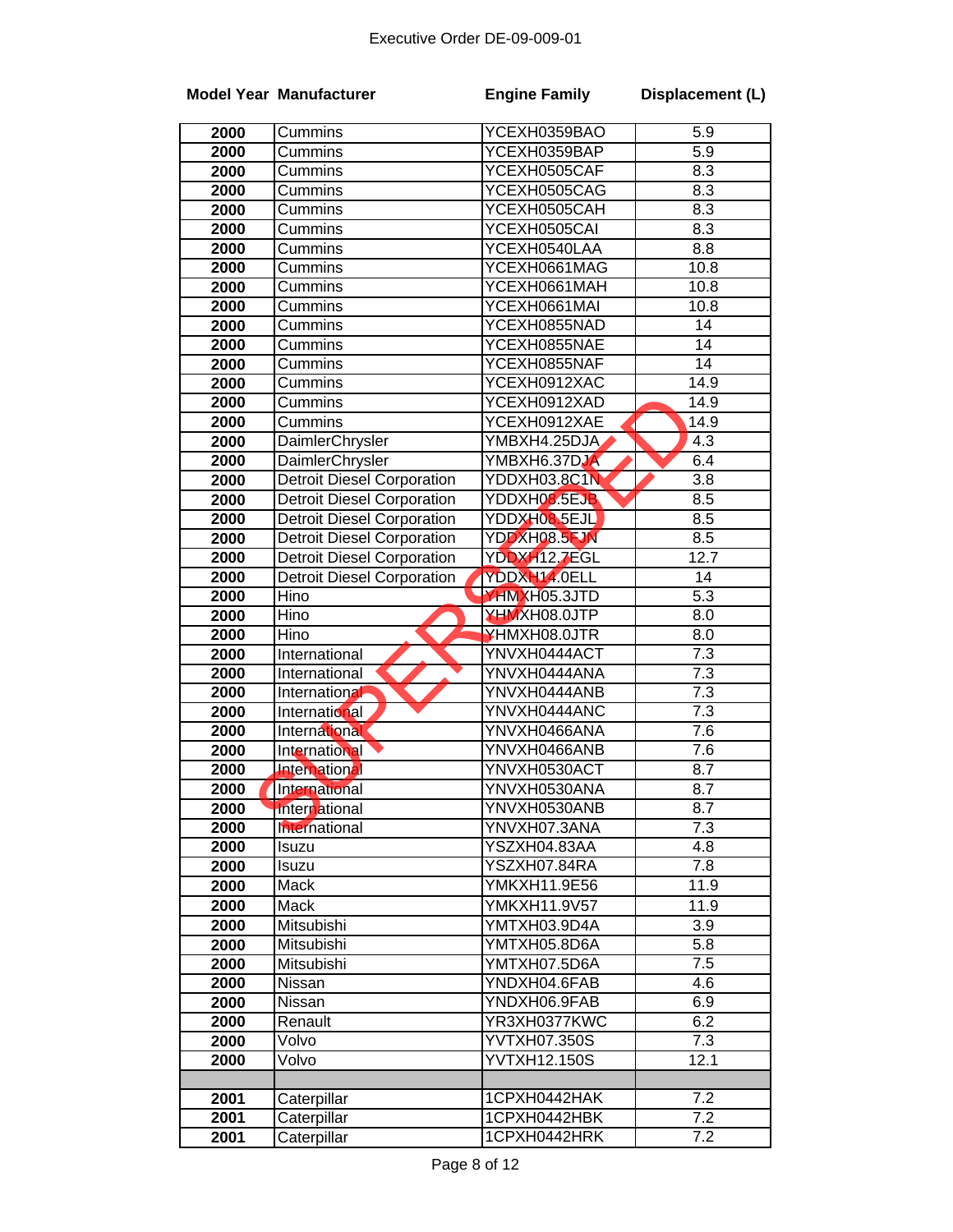|      | <b>Model Year Manufacturer</b>    | <b>Engine Family</b> | Displacement (L) |
|------|-----------------------------------|----------------------|------------------|
| 2001 | Caterpillar                       | 1CPXH0629ERK         | 10.3             |
| 2001 | Caterpillar                       | 1CPXH0729ERK         | $\overline{12}$  |
| 2001 | Caterpillar                       | 1CPXH0893ERK         | 14.7             |
| 2001 | Caterpillar                       | 1CPXH0967ERK         | 15.9             |
| 2001 | Cummins                           | 1CEXH0239BAD         | 3.9              |
| 2001 | Cummins                           | 1CEXH0239BAE         | $\overline{3.9}$ |
| 2001 | Cummins                           | 1CEXH0359BAO         | $\overline{5.9}$ |
| 2001 | Cummins                           | 1CEXH0359BAU         | $\overline{5.9}$ |
| 2001 | Cummins                           | 1CEXH0359BAV         | $\overline{5.9}$ |
| 2001 | Cummins                           | 1CEXH0505CAM         | 8.3              |
| 2001 | Cummins                           | 1CEXH0505CAN         | 8.3              |
| 2001 | Cummins                           | 1CEXH0505CAO         | 8.3              |
| 2001 | Cummins                           | 1CEXH0505CAP         | 8.3              |
| 2001 | Cummins                           | 1CEXH0540LAA         | 8.9              |
| 2001 | Cummins                           | 1CEXH0540LAB         | 8.9              |
| 2001 | Cummins                           | 1CEXH0540LAC         | 8.8              |
| 2001 | Cummins                           | 1CEXH0661MAP         | 10.9             |
| 2001 | Cummins                           | 1CEXH0661MAQ         | 10.9             |
| 2001 | Cummins                           | 1CEXH0661MAR         | 10.9             |
| 2001 | Cummins                           | 1CEXH0855NAD         | 14               |
| 2001 | Cummins                           | 1CEXH0855NAE         | 14               |
| 2001 | Cummins                           | 1CEXH0855NAF         | 14               |
| 2001 | Cummins                           | 1CEXH0912XAC         | 15               |
| 2001 | Cummins                           | 1CEXH0912XAD         | $\overline{15}$  |
| 2001 | Cummins                           | 1CEXH0912XAE         | $\overline{15}$  |
| 2001 | DaimlerChrysler                   | <b>1MBXH12.0DJA</b>  | $\overline{12}$  |
| 2001 | DaimlerChrysler                   | 1MBXH12.8DJA         | 12.8             |
| 2001 | DaimlerChrysler                   | 1MBXH4.25DJA         | 4.25             |
| 2001 | <b>DaimlerChrysler</b>            | 1MBXH6.37DJA         | 6.37             |
| 2001 | DaimlerChrysler                   | 1MBXH6.37DJC         | 6.37             |
| 2001 | <b>Detroit Diesel Corporation</b> | 1DDXH08.5EJB         | 8.5              |
| 2001 | <b>Detroit Diesel Corporation</b> | 1DDXH08.5EJL         | 8.5              |
| 2001 | <b>Detroit Diesel Corporation</b> | 1DDXH08.5FJY         | 8.5              |
| 2001 | <b>Detroit Diesel Corporation</b> | 1DDXH12.7EGL         | 12.7             |
| 2001 | <b>Detroit Diesel Corporation</b> | 1DDXH14.0ELL         | 14               |
| 2001 | Hino                              | 1HMXH05.3JTD         | $\overline{5.3}$ |
| 2001 | Hino                              | 1HMXH08.0JTP         | 8                |
| 2001 | Hino                              | 1HMXH08.0JTR         | 8                |
| 2001 | International                     | 1NVXH0444ANA         | $\overline{7.3}$ |
| 2001 | International                     | 1NVXH0444ANB         | 7.3              |
| 2001 | International                     | 1NVXH0444ANC         | 7.3              |
| 2001 | International                     | 1NVXH0466ANA         | 7.6              |
| 2001 | International                     | 1NVXH0466ANB         | 7.6              |
| 2001 | International                     | 1NVXH0530ACT         | 8.7              |
| 2001 | International                     | 1NVXH0530ANA         | 8.7              |
| 2001 | International                     | 1NVXH0530ANB         | 8.7              |
| 2001 | International                     | 1NVXH07.3ACE         | 7.3              |
| 2001 | International                     | 1NVXH07.3ANA         | 7.3              |
| 2001 | Mack                              | 1MKXH11.9H56         | 11.9             |
| 2001 | Mack                              | 1MKXH11.9H59         | 11.9             |
| 2001 | Mack                              | 1MKXH11.9V57         | 11.9             |
| 2001 | Mack                              | 1MKXH11.9V60         | 11.9             |
| 2001 | Mack                              | 1MKXH11.9V61         | 11.9             |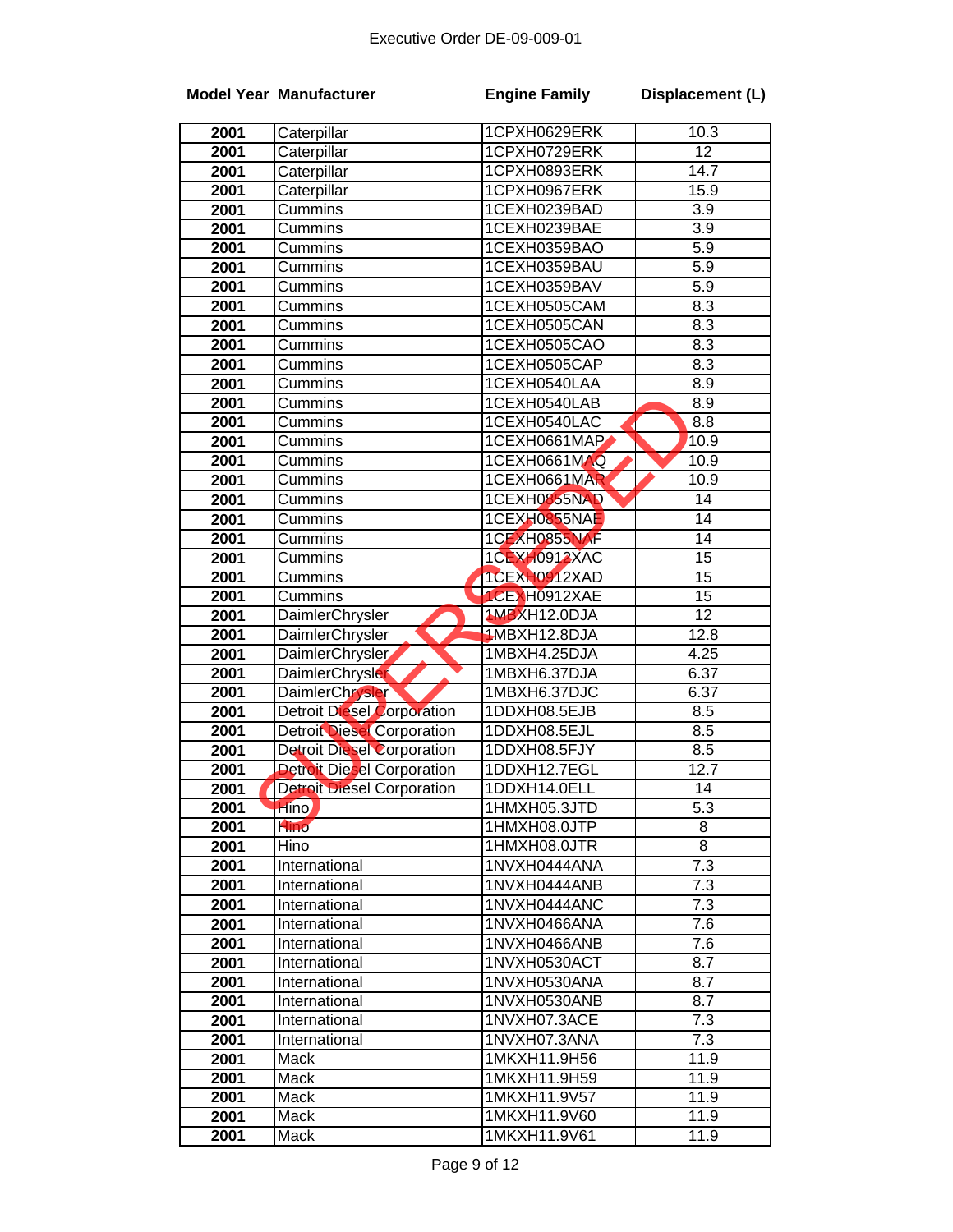|      | <b>Model Year Manufacturer</b>    | <b>Engine Family</b> | Displacement (L) |
|------|-----------------------------------|----------------------|------------------|
| 2001 | Mitsubishi                        | 1MTXH03.9D4A         | 3.9              |
| 2001 | Mitsubishi                        | 1MTXH04.8M5A         | 4.8              |
| 2001 | Mitsubishi                        | 1MTXH05.8D6A         | 5.8              |
| 2001 | Mitsubishi                        | 1MTXH07.5D6A         | 7.5              |
| 2001 | Nissan                            | 1NDXH04.6FAB         | 4.6              |
| 2001 | <b>Nissan</b>                     | 1NDXH06.9FAB         | 6.9              |
| 2001 | Volvo                             | 1VTXH07.350S         | 7.3              |
| 2001 | Volvo                             | 1VTXH12.150S         | 12.1             |
|      |                                   |                      |                  |
| 2002 | Caterpillar                       | 2CPXH0442HAK         | 7.2              |
| 2002 | Caterpillar                       | 2CPXH0442HBV         | 7.2              |
| 2002 | Caterpillar                       | 2CPXH0442HBX         | 7.2              |
| 2002 | Caterpillar                       | 2CPXH0442HRK         | 7.2              |
| 2002 | Caterpillar                       | 2CPXH0629EBX         | 10.3             |
| 2002 | Caterpillar                       | 2CPXH0629ERK         | 10.3             |
| 2002 | Caterpillar                       | 2CPXH0729EBX         | 12               |
| 2002 | Caterpillar                       | 2CPXH0729ERK         | $\overline{12}$  |
| 2002 | Caterpillar                       | 2CPXH0893EBX         | 14.6             |
| 2002 | Caterpillar                       | 2CPXH0893ERK         | 14.6             |
| 2002 | Caterpillar                       | 2CPXH0967ERK         | 15.9             |
| 2002 | Cummins                           | 2CEXH0239BAD         | $\overline{3.9}$ |
| 2002 | Cummins                           | 2CEXH0239BAE         | 3.9              |
| 2002 | Cummins                           | 2CEXH0359BAB         | 5.9              |
| 2002 | Cummins                           | 2CEXH0359BAO         | 5.9              |
| 2002 | Cummins                           | 2CEXH0505CAM         | 8.3              |
| 2002 | Cummins                           | 2CEXH0505CAN         | 8.3              |
| 2002 | Cummins                           | 2CEXH0505CAQ         | 8.3              |
| 2002 | Cummins                           | 2CEXH0540LAB         | 8.8              |
| 2002 | Cummins                           | 2CEXH0540LAC         | 8.8              |
| 2002 | Cummins                           | 2CEXH0661MAP         | 10.8             |
| 2002 | Cummins                           | 2CEXH0661MAS         | 10.8             |
| 2002 | Cummins                           | 2CEXH0855NAA         | 14.0             |
| 2002 | <b>Cummins</b>                    | 2CEXH0912XAF         | 15.0             |
| 2002 | DaimlerChrysler                   | 2MBXH12.0DJA         | 12               |
| 2002 | <b>DaimlerChrysler</b>            | 2MBXH12.8DJA         | 12.8             |
| 2002 | <b>DaimlerChrysler</b>            | 2MBXH15.9DJB         | 15.9             |
| 2002 | <b>DaimlerChrysler</b>            | 2MBXH4.25DJA         | 4.3              |
| 2002 | <b>DaimlerChrysler</b>            | 2MBXH6.37DJA         | 6.4              |
| 2002 | DaimlerChrysler                   | 2MBXH6.37DJC         | 6.4              |
| 2002 | <b>Detroit Diesel Corporation</b> | 2DDXH08.5EJL         | 8.5              |
| 2002 | <b>Detroit Diesel Corporation</b> | 2DDXH08.5FJY         | 8.5              |
| 2002 | <b>Detroit Diesel Corporation</b> | 2DDXH12.7EGL         | 12.7             |
| 2002 | <b>Detroit Diesel Corporation</b> | 2DDXH12.7FGN         | 12.7             |
| 2002 | <b>Detroit Diesel Corporation</b> | 2DDXH14.0ELL         | 14               |
| 2002 | <b>General Engine Products</b>    | 2GEPH06.5521         | 6.5              |
| 2002 | <b>General Motors</b>             | 2GMXH06.5521         | 6.5              |
| 2002 | Hino                              | 2HMXH05.3JTD         | 5.3              |
| 2002 | Hino                              | 2HMXH08.0JTP         | 8                |
| 2002 | Hino                              | 2HMXH08.0JTR         | 8                |
| 2002 | International                     | 2NVXH0444ANA         | 7.3              |
| 2002 | International                     | 2NVXH0444ANB         | $7.\overline{3}$ |
| 2002 | International                     | 2NVXH0444ANC         | 7.3              |
| 2002 | International                     | 2NVXH0466ANA         | 7.6              |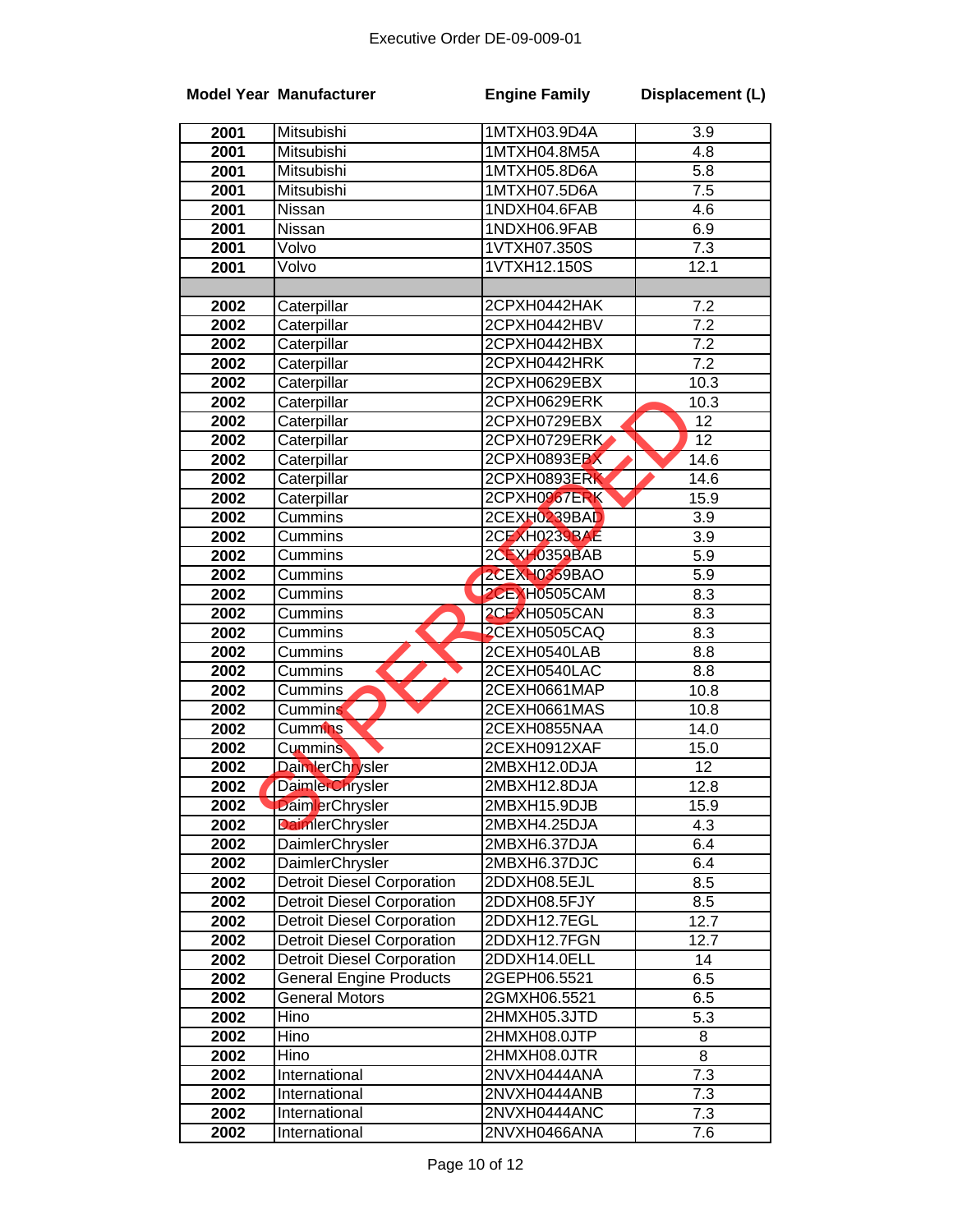|              | <b>Model Year Manufacturer</b>     | <b>Engine Family</b>         | Displacement (L) |
|--------------|------------------------------------|------------------------------|------------------|
| 2002         | International                      | 2NVXH0466ANB                 | 7.6              |
| 2002         | International                      | 2NVXH0530ANA                 | 8.7              |
| 2002         | International                      | 2NVXH0530ANB                 | 8.7              |
| 2002         | International                      | 2NVXH0530ANC                 | 8.7              |
| 2002         | International                      | 2NVXH07.3ACE                 | 7.3              |
| 2002         | International                      | 2NVXH07.3ANA                 | 7.3              |
| 2002         | Isuzu                              | 2SZXH04.83AA                 | 6.6              |
| 2002         | Isuzu                              | 2SZXH06.64RA                 | 6.6              |
| 2002         | Isuzu                              | 2SZXH07.84RA                 | 7.8              |
| 2002         | Mack                               | 2MKXH11.9H59                 | 11.9             |
| 2002         | Mack                               | 2MKXH11.9H63                 | 11.9             |
| 2002         | Mack                               | 2MKXH11.9V60                 | 11.9             |
| 2002         | Mack                               | 2MKXH11.9V61                 | 11.9             |
| 2002         | Mack                               | 2MKXH11.9V65                 | 11.9             |
| 2002         | Mack                               | 2MKXH11.9V66                 | 11.9             |
| 2002         | Mack                               | 2MKXH11.9V67                 | 11.9             |
| 2002         | Mitsubishi                         | 2MTXH03.9D4A                 | 3.9              |
| 2002         | Mitsubishi                         | 2MTXH04.8M5A                 | 4.8              |
| 2002         | Mitsubishi                         | 2MTXH05.8D6A                 | 5.8              |
| 2002         | Mitsubishi                         | 2MTXH07.5D6A                 | 7.5              |
| 2002         | Nissan                             | 2NDXH04.6FAB                 | 4.6              |
| 2002         | Nissan                             | <b>2NDXH06.9FAB</b>          | 6.9              |
| 2002         | Renault                            | 2R3XH0377BNA                 | 6.2              |
| 2002         | Renault                            | <b>2R3XH0377CNA</b>          | 6.2              |
| 2002         | Volvo                              | <b>2VTXH07.350S</b>          | 7.3              |
| 2002         | Volvo                              | <b>2VTXH12.150S</b>          | 12.1             |
|              |                                    |                              |                  |
| 2003         | Caterpillar                        | 3CPXH0442HBV                 | 7.2              |
| 2003         | Caterpillar                        | 3CPXH0442HBX                 | 7.2              |
| 2003         | Cummins                            | 3CEXH0239BAD                 | 3.9              |
| 2003         | <b>Cummins</b>                     | 3CEXH0505CAN                 | 8.3              |
| 2003         | <b>Cummins</b>                     | 3CEXH0505CAQ                 | 8.3              |
| 2003         | <b>Cummins</b>                     | 3CEXH0540LAC                 | 8.8              |
| 2003         | DaimlerChrysler                    | 3MBXH12.0DJA                 | 12               |
| 2003         | <b>DaimlerChrysler</b>             | 3MBXH12.8DJA                 | 12.8             |
| 2003         | <b>DaimlerChrysler</b>             | 3MBXH15.9DJB                 | 11.9             |
| 2003         | <b>DaimlerChrysler</b>             | 3MBXH4.25DJA                 | 4.3              |
| 2003         | DaimlerChrysler                    | 3MBXH4.25DJC                 | 4.3              |
| 2003<br>2003 | DaimlerChrysler<br>DaimlerChrysler | 3MBXH6.37DJA                 | 6.4<br>6.4       |
| 2003         | <b>General Engine Products</b>     | 3MBXH6.37DJC<br>3GEPH06.5521 | 6.5              |
| 2003         | <b>General Engine Products</b>     | 3GEPH06.5CFF                 | 6.5              |
| 2003         | Hino                               | 3HMXH05.3JTD                 | 5.3              |
| 2003         | Hino                               | 3HMXH08.0JTP                 | 8                |
| 2003         | Hino                               | 3HMXH08.0JTR                 | 8                |
| 2003         | International                      | 3NVXH0365AEA                 | 6                |
| 2003         | International                      | 3NVXH0444ANB                 | 7.3              |
| 2003         | International                      | 3NVXH0444ANC                 | 7.3              |
| 2003         | International                      | 3NVXH0466ANA                 | 7.6              |
| 2003         | International                      | 3NVXH0466ANB                 | 7.6              |
| 2003         | International                      | 3NVXH0530ANA                 | 8.7              |
| 2003         | International                      | 3NVXH0530ANB                 | 8.7              |
| 2003         | International                      | 3NVXH0530ANC                 | 8.7              |